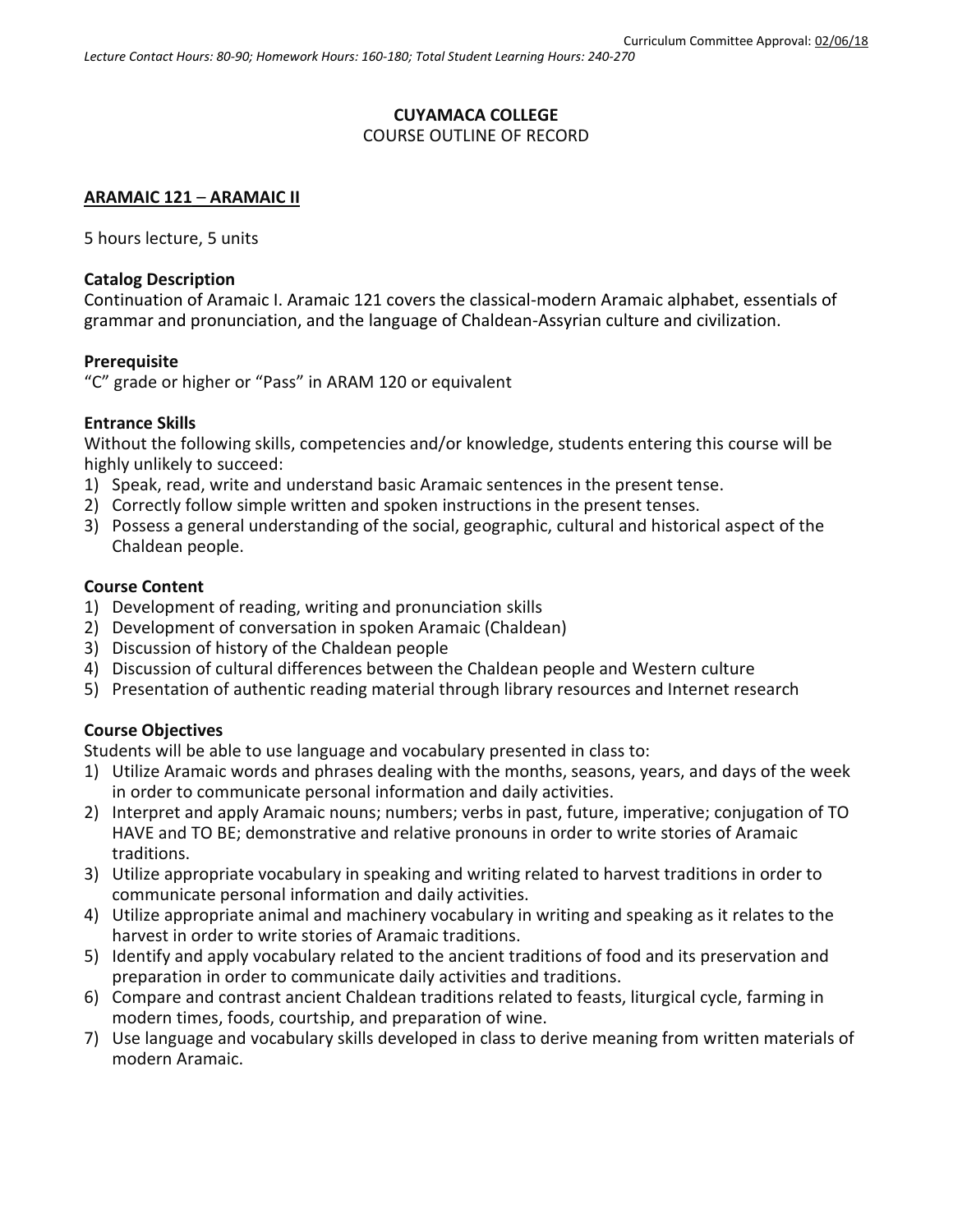# **Method of Evaluation**

A grading system will be established by the instructor and implemented uniformly. Grades will be based on demonstrated proficiency in subject matter determined by multiple measurements for evaluation, one of which must be essay exams, skills demonstration or, where appropriate, the symbol system.

- 1) Written and oral exams that demonstrate students' ability to use the Aramaic sound system, vocabulary and grammar to listen, read write and speak Aramaic.
- 2) Written and interview assignments in which students must use appropriate vocabulary and grammar to write stories of Aramaic traditions.
- 3) Oral presentations that demonstrate students' ability to communicate personal information and daily activities.
- 4) Comprehensive oral and written final exam that measures students' ability to utilize appropriate vocabulary and grammatical structures as identified in class to communicate daily routines, traditions, family information, and numbers.

## **Special Materials Required of Student**

**Dictionary** 

## **Minimum Instructional Facilities**

Smart classroom with tape recorder, maps of Middle East and Mesopotamia - Iraq

## **Method of Instruction**

- 1) Lecture and presentation of communicative activities and supporting language structures
- 2) Repetition
- 3) Paired and group activities
- 4) Discussion of cultural content

## **Out-of-Class Assignments**

- 1) Preparation for oral presentations
- 2) Reading assignments
- 3) Written assignments

## **Texts and References**

- 1) Required (representative examples):
	- a. Bazzi, Michael. *Aramaic Language. Chaldean Dialogue – Read, Write, and Speak the Modern Aramaic in Chaldean Vernacular*. St. Peter Chaldean Cathedral, 2014.
	- b. Bazzi, Michael. *The Advanced Handbook of the Modern Aramaic*. Volume II. St. Peter Chaldean Catholic Church, 2002. (current edition)
- 2) Supplemental: None

## **Exit Skills**

Students having successfully completed this course exit with the following skills, competencies and/or knowledge:

- 1) Understand basic statements and questions and participate in informal conversation by asking and answering questions.
- 2) Supply personal information and simple descriptions both orally and in writing.
- 3) Produce short messages, notes, letters and descriptions of self, family, personal and routine school/work experiences.
- 4) Read and translate the ancient and modern Aramaic manuscripts.
- 5) Express likes and dislikes; narrate in the past; demonstrate a working knowledge of the classicalmodern Aramaic grammar.
- 6) Recognize and discuss differences/similarities between U.S. and Chaldean cultures.